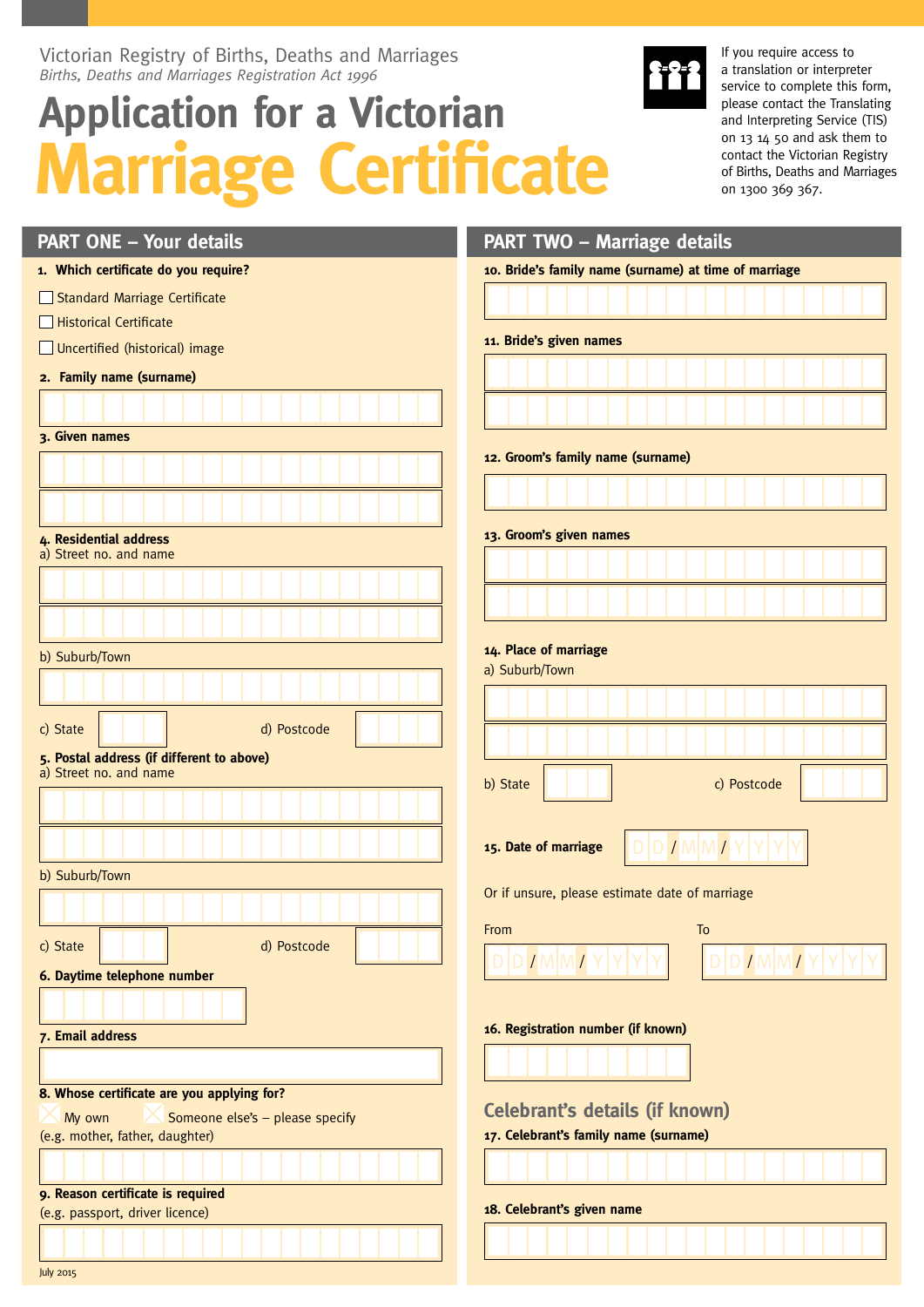- You must provide proof of your identity if the marriage occurred within the last 60 years or either person is still living.
- If applying for a historical certificate or uncertified image, you do not have to provide proof of identity.
- For further information about access to records refer to the Registry's Access Policy at bdm.vic.gov.au

### **19. Whose certificate are you applying for?**

#### **19.1 My own marriage certificate**

**Note**

You must submit your own identity documents, one from each list on page 3.

**19.2 Someone else's marriage certificate**

#### **You must submit:**

- a) identity documents of your own, one from each list on page 3; and
- b) a letter from one of the parties to the marriage which authorises you to access the marriage record. The letter must include the authorising person's address, daytime telephone number and signature; and
- c) identity documents of the person giving you authority to access the marriage record, one from each list on page 3.

# **PART FOUR – Certificate payment**

#### **20. I wish to order the following:**

| <b>Proof of identity required</b>                                                                                                                                                            | Price*       | <b>Subtotal</b> |
|----------------------------------------------------------------------------------------------------------------------------------------------------------------------------------------------|--------------|-----------------|
| <b>Standard Marriage Certificate</b>                                                                                                                                                         | \$31.00      | \$<br>$\bullet$ |
| <b>Proof of identity NOT required</b>                                                                                                                                                        |              |                 |
| Certificate                                                                                                                                                                                  | \$31.00      | \$              |
| Uncertified (historical) image – You must provide a registration number at $Q_{.16}$<br>or the fee for a standard death certificate applies.#                                                | \$24.00      | \$              |
| Select ONE delivery method - go to auspost.com.au for details                                                                                                                                |              |                 |
| <b>Australia</b>                                                                                                                                                                             |              |                 |
| <b>Standard Post</b>                                                                                                                                                                         | \$1.00       | \$              |
| Registered Mail (Standard)                                                                                                                                                                   | \$6.65       | \$              |
| <b>Express Post</b>                                                                                                                                                                          | \$7.10       | \$              |
| <b>Outside Australia</b>                                                                                                                                                                     |              |                 |
| Airmail                                                                                                                                                                                      | \$3.00       | \$              |
| Express post international                                                                                                                                                                   | \$17.10      | \$<br>$\bullet$ |
| Express courier international                                                                                                                                                                | \$50.00      | \$              |
| * All prices on this form are subject to change. Current fees may be confirmed at bdm.vic.gov.au/fees<br># You can search the historical indexes for a registration number at bdm.vic.gov.au |              |                 |
|                                                                                                                                                                                              | <b>Total</b> | S               |

#### **21. How do you wish to pay?**

- Make cheques and money orders payable to Registry of Births, Deaths and Marriages.
- If paying by credit card, please complete the Credit Card Payment Slip on page 3.
- 
- 

Credit card  $\Box$  EFTPOS card  $\Box$  Bank cheque  $\Box$  Money order

# **PART FIVE – Declaration**

#### **22. I certify that I have read and understood the declaration below:**

I declare that all statements made in this application are true and correct. I understand that this application remains the property of the State of Victoria and that some or all of the information provided, including documents submitted as proof of identity, may be disclosed to and/or verified with other persons or bodies with adequate entitlement to the information under the *Births, Deaths and Marriages Registration Act 1996* or the Registry's Access Policy. I understand that it is an offence to knowingly make a false or misleading representation in this application or its supporting documents and that penalties may apply.

| gnature |  |
|---------|--|
|         |  |
|         |  |

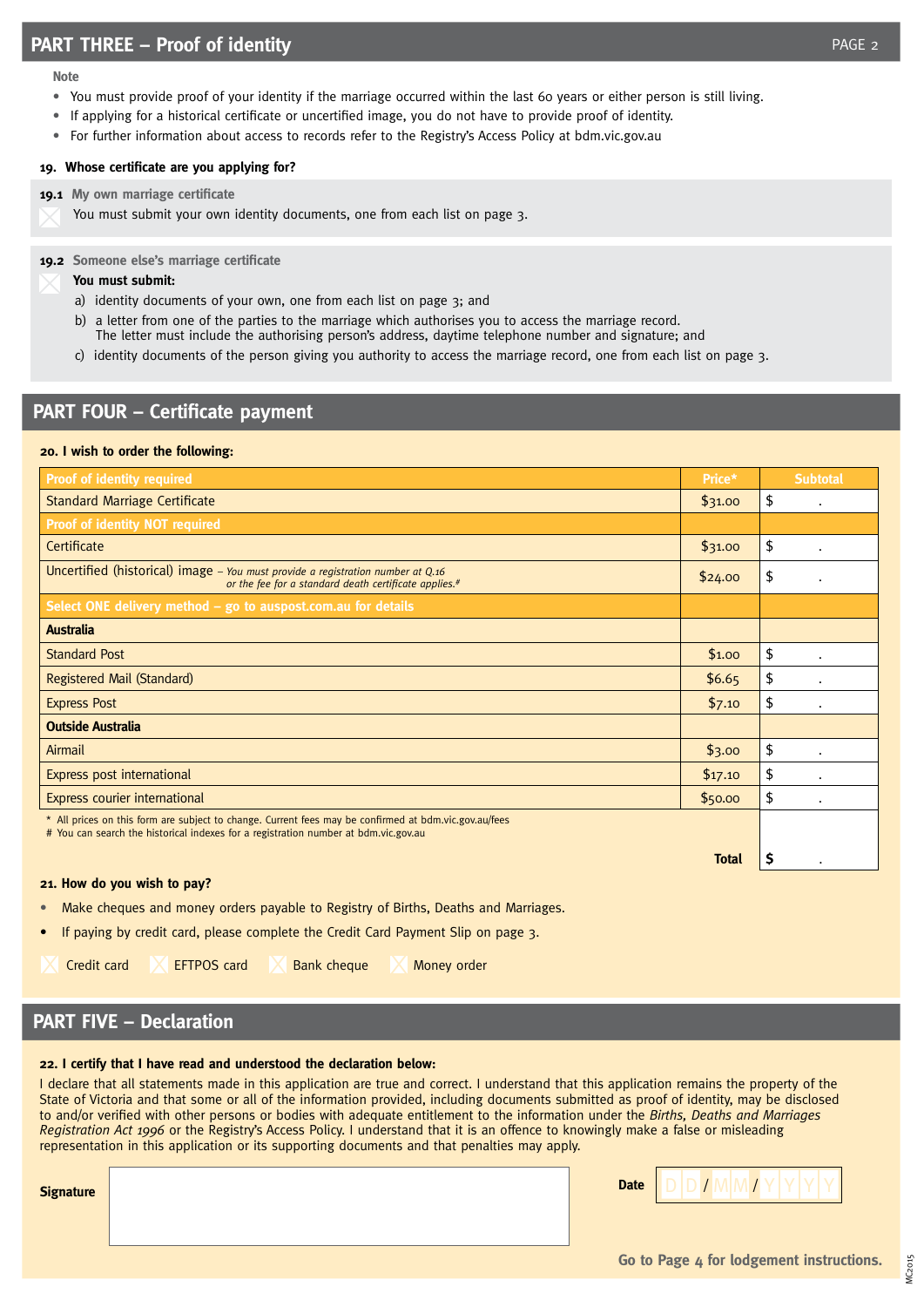#### **You need to provide one document from each list**

## **LIST 1 Evidence of link between photo and signature**

- Australian driver licence (or learner permit)
- Australian passport
- Australian firearm licence
- Overseas passport

#### **LIST 2 Evidence of operating in the community**

- Medicare card
- Credit card or ATM card
- Australian security guard or crowd controller licence
- Marriage Certificate issued by the Victorian Registry
- Student or tertiary identity card
- Australian Citizenship Certificate
- Standard Birth Certificate issued in Australia
- Department of Veterans' Affairs card
- Working with Children Check card

#### **LIST 3 Evidence of current residential address**

- Australian driver licence (or learner permit)
- Utility account (including gas, water, electricity, mobile or home phone)
- Rates notice
- Centrelink concession card (Pension Concession Card, Health Care Card or Commonwealth Seniors Health Card)
- Bank statement (including passbook, credit, savings or cheque accounts)
- Current lease or tenancy agreement
- Superannuation fund statement

#### **All applicants please note:**

- All documents must be current
- If you cannot provide an identity document from List 1 you must provide two from List 2 and one from List 3
- Your List 3 document must show your current residential address
- A List 1 document can also be used as a List 3 document if it shows your current residential address
- Bank statements, utility accounts, rates notices or superannuation fund statements must have been issued within the last 12 months
- If you submit printed online bank, superannuation or utility statements they must contain an official company letterhead or be stamped and approved by the bank, superannuation fund or utility company.

#### **Under 18 years?**

If you are unable to submit all three identity documents, a List 2 document can be a:

- Medicare card showing your name
- Current school report card or exam certificate.

#### **Certifying and submitting your documents**



#### **How to certify your identity documents**

- 1. Make a photocopy of each identity document. Make sure the document from List 3 shows the current residential address.
- 2. Take your original documents and the photocopies to a police station and ask either a sworn member of police or a Justice of the Peace located in the station to certify them.

#### **Submitting in person?**

**If you are attending the Registry's Customer Service Centre, bring the original identity documents with you. If you are submitting your application at a Justice Service Centre (JSC), bring both the original documents and photocopies of the original documents so that they can be certified. To find your nearest JSC, visit bdm.vic.gov.au/jsc**

#### **Submitting by mail?**

**You must mail certified photocopies of each identity document. Note**

- Do not send original identity documents by mail. These can only be used if you submit your identity documents in person.
- The Registry does not accept identity documents sent via fax or email.
- The Registry does not accept photocopies of identity documents that are expired, uncertified or certified incorrectly.
- Failure to correctly submit your proof of identity documents will delay your application.

#### **Applying from outside Victoria?**

If you are applying from other Australian states or territories you may have photocopies of your identity documents certified by a sworn member of police or a Justice of the Peace.

#### **Applying from outside Australia?**

If you live outside Australia, you can provide overseas equivalents to Australian identity documents, such as a foreign driver licence.

You may have photocopies of your identity documents certified by an Australian consulate or embassy official, a Notary Public or a local member of police.

If any identity documents are not written in English, you must also provide a certified translation. The Registry will only accept translations by an accredited translator.

#### **If you are unable to meet these requirements please contact the Registry via bdm.vic.gov.au**

| <b>Credit Card Payment Slip</b>   |                    |                       |
|-----------------------------------|--------------------|-----------------------|
| <b>Card type</b>                  | MasterCard<br>Visa | Total \$<br>$\bullet$ |
| Name on card                      |                    |                       |
| <b>Card number</b>                |                    | <b>Expiry date</b>    |
| <b>Signature of</b><br>cardholder |                    |                       |